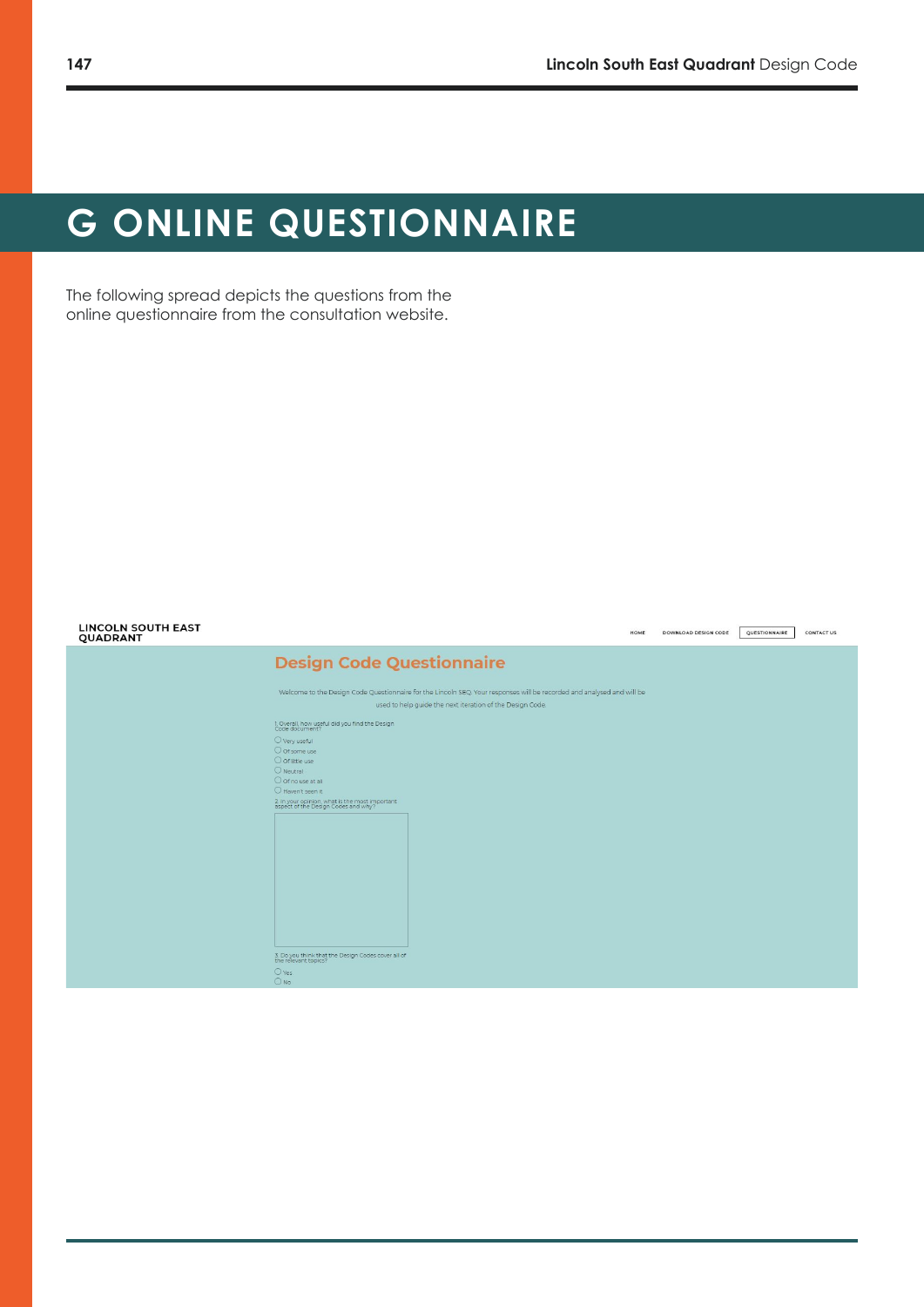| <b>LINCOLN SOUTH EAST</b><br>QUADRANT |                                                                                                                                                                       | <b>HOME</b> | DOWNLOAD DESIGN CODE | QUESTIONNAIRE | <b>CONTACT US</b> |
|---------------------------------------|-----------------------------------------------------------------------------------------------------------------------------------------------------------------------|-------------|----------------------|---------------|-------------------|
|                                       | 4. Are there any topics which you believe should<br>be included within the Design Codes which<br>currently are not, and why would you like to see<br>their inclusion? |             |                      |               |                   |
|                                       |                                                                                                                                                                       |             |                      |               |                   |
|                                       |                                                                                                                                                                       |             |                      |               |                   |
|                                       |                                                                                                                                                                       |             |                      |               |                   |
|                                       |                                                                                                                                                                       |             |                      |               |                   |
|                                       | 5. How do you feel about the following<br>statement? The parameters which have been set<br>out within the Design Codes are clear and<br>concise.                      |             |                      |               |                   |
|                                       | $\bigcirc$ Strongle Agree<br>O Agree<br>$O$ Neutral                                                                                                                   |             |                      |               |                   |
|                                       | O Disagree<br>O Strongly Disagree                                                                                                                                     |             |                      |               |                   |
|                                       | 6. If any at all, which aspects/topics within the<br>Design Codes would you like to see explained<br>further and more clearly?                                        |             |                      |               |                   |
|                                       |                                                                                                                                                                       |             |                      |               |                   |
|                                       |                                                                                                                                                                       |             |                      |               |                   |
|                                       |                                                                                                                                                                       |             |                      |               |                   |

| LINCOLN SOUTH EAST<br>QUADRANT |          |                                                                                                                                                                                      |                                                                                                   | HOME | DOWNLOAD DESIGN CODE | QUESTIONNAIRE | CONTACT US |
|--------------------------------|----------|--------------------------------------------------------------------------------------------------------------------------------------------------------------------------------------|---------------------------------------------------------------------------------------------------|------|----------------------|---------------|------------|
|                                |          | If you have anything else which you would like to<br>add, please enter it in the box below and/or by<br>writing to the email or postal address given no<br>later than 9th September. |                                                                                                   |      |                      |               |            |
|                                |          |                                                                                                                                                                                      | If you would like to add your details below, please enter them in the fields provided (optional). |      |                      |               |            |
|                                | Name     |                                                                                                                                                                                      |                                                                                                   |      |                      |               |            |
|                                | First    | Last                                                                                                                                                                                 |                                                                                                   |      |                      |               |            |
|                                | Email    |                                                                                                                                                                                      |                                                                                                   |      |                      |               |            |
|                                |          |                                                                                                                                                                                      |                                                                                                   |      |                      |               |            |
|                                | Address  |                                                                                                                                                                                      |                                                                                                   |      |                      |               |            |
|                                | Line 1   |                                                                                                                                                                                      |                                                                                                   |      |                      |               |            |
|                                | Line 2   |                                                                                                                                                                                      |                                                                                                   |      |                      |               |            |
|                                | City     | Stato                                                                                                                                                                                |                                                                                                   |      |                      |               |            |
|                                | Zip Code | Country.                                                                                                                                                                             |                                                                                                   |      |                      |               |            |
|                                | SUBMIT   |                                                                                                                                                                                      |                                                                                                   |      |                      |               |            |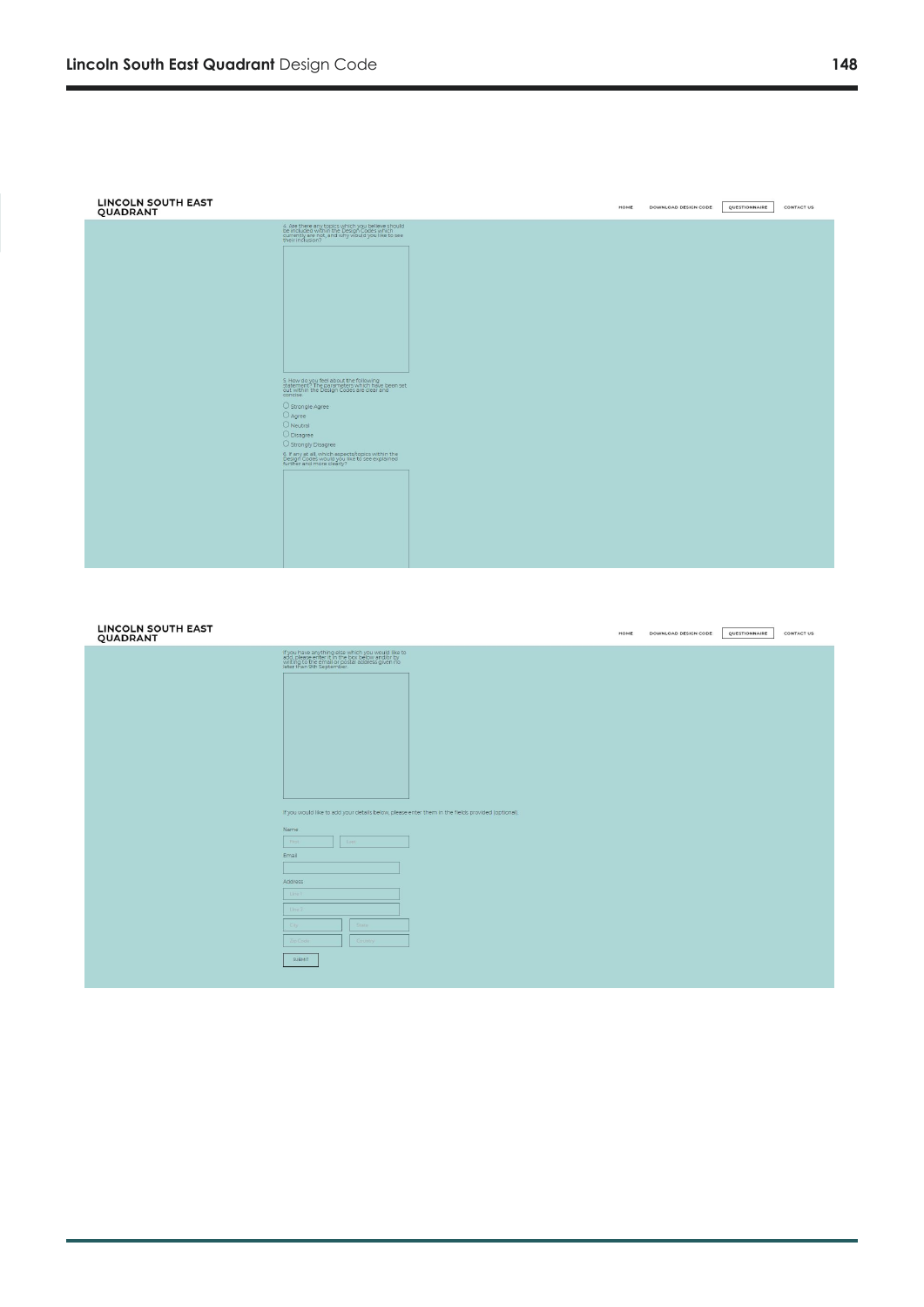## **H QUESTIONNAIRE RESPONSES**

The below table depicts the responses received to the questionnaire on the Lincoln SEQ consultation website. In total, 13 questionnaire responses were received.

| Question                                                                                                                                                                             | Response                                                                                                                                                                                                                                                                                                                           |
|--------------------------------------------------------------------------------------------------------------------------------------------------------------------------------------|------------------------------------------------------------------------------------------------------------------------------------------------------------------------------------------------------------------------------------------------------------------------------------------------------------------------------------|
| <b>Question 1 - Overall, how</b><br>useful did you find the Design<br>Code document? - Very useful<br>Of some use   Of little use<br>Neutral   Of no use at all  <br>Haven't seen it | Very useful $-1$<br>Of some $use - 8$<br>Of little $use - 1$<br>Neutral $-2$<br>Of no use at all - 1                                                                                                                                                                                                                               |
| Question 2 - In your opinion,<br>what is the most important<br>aspect of the Design Codes<br>and why?                                                                                | Not usable on a smart phone. In today's modern environment the<br>council are still living in the stone age which is why are voices never<br>get heard. The consultation period should be extended from when a<br>smartphone usable service is available!!!                                                                        |
|                                                                                                                                                                                      | The images and diagrams. Sometimes can get lost in the jargon.                                                                                                                                                                                                                                                                     |
|                                                                                                                                                                                      | At first sight looks quite impressive. Spacious streets and sustainability<br>included for cycleways, bus routes and off street parking.                                                                                                                                                                                           |
|                                                                                                                                                                                      | Informing me that you are going to destroy my village                                                                                                                                                                                                                                                                              |
|                                                                                                                                                                                      | Retention of village identity otherwise it becomes just part of the city                                                                                                                                                                                                                                                           |
|                                                                                                                                                                                      | Recognising buildings with different functions need different<br>treatment and location.                                                                                                                                                                                                                                           |
|                                                                                                                                                                                      | Green infrastructure. We are about to lose significant green sites.<br>Modern housing estates tend to allow for narrow roads and few gaps<br>between housing. I would like to see the open spaces expanded<br>above the minimum requirements of NKDC to acknowledge the<br>significant loss of open spaces within these proposals. |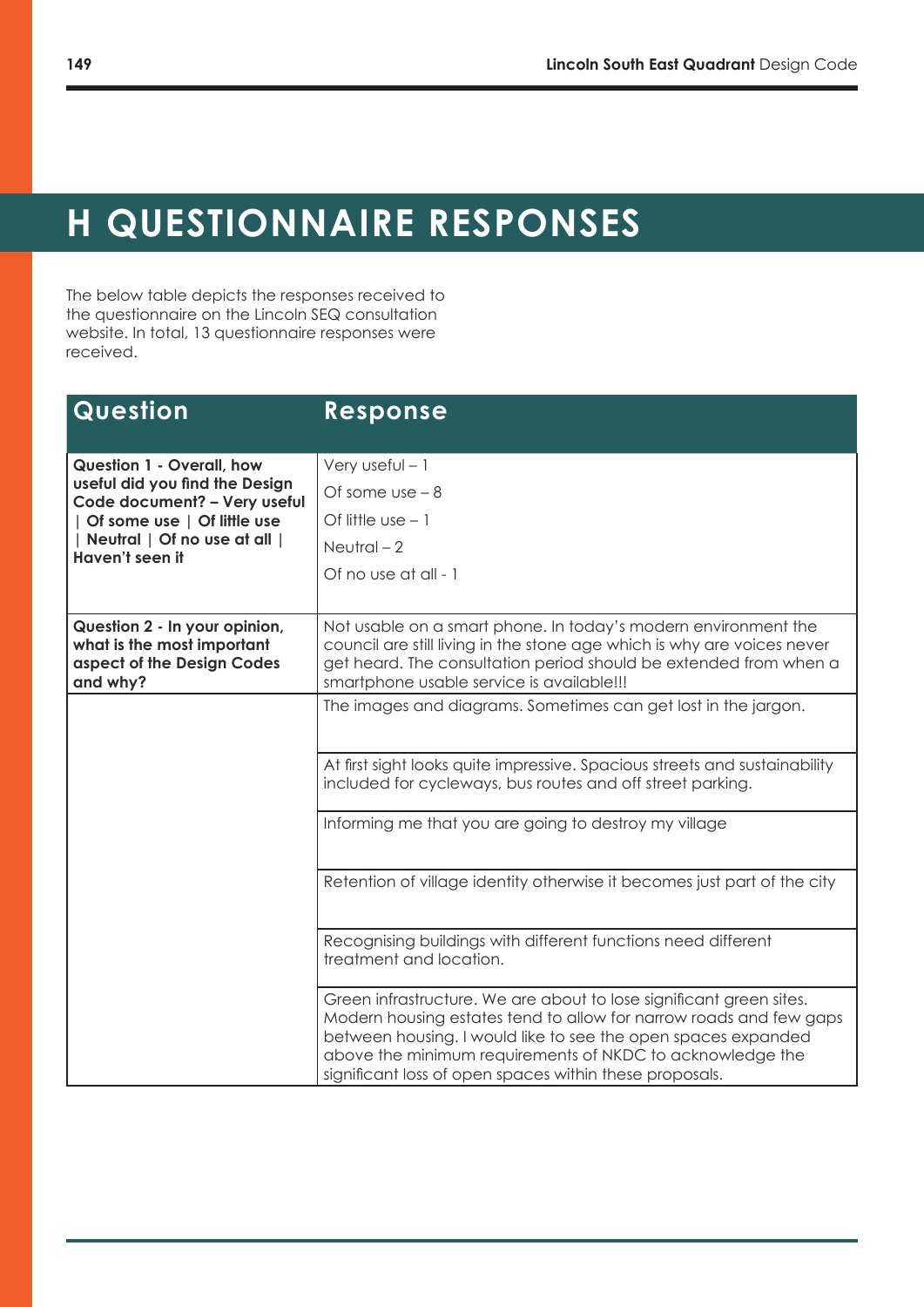$\overline{\phantom{a}}$ 

| <b>Question</b>                                                                                   | <b>Response</b>                                                                                                                                                                                                                                                                                                                                                                                                                                                                                                                                                                                                                                                                                                                                                                                                                                                                                                                                                                                                                                                      |
|---------------------------------------------------------------------------------------------------|----------------------------------------------------------------------------------------------------------------------------------------------------------------------------------------------------------------------------------------------------------------------------------------------------------------------------------------------------------------------------------------------------------------------------------------------------------------------------------------------------------------------------------------------------------------------------------------------------------------------------------------------------------------------------------------------------------------------------------------------------------------------------------------------------------------------------------------------------------------------------------------------------------------------------------------------------------------------------------------------------------------------------------------------------------------------|
|                                                                                                   | To be completely honest yes it's important for new homes to be<br>built however the amount of Boise pollution that it will generate<br>will be terrible for those living in the area. To begin with traffic has<br>been terrible especially the road leading out of Heighington road<br>into Canwick a light needs to be installed due to traffic accidents<br>and near misses that happen all the time. Traffic overall has been<br>excruciating in the proposed area for years with nothing to alleviate<br>even the bypass isn't going to fix it and now plans to build even more<br>traffic pollution are being drafted? That's not smart in the long run of<br>things. There are plenty of other areas boarding Lincoln that can be<br>built on so why was this chosen an area with already high volume<br>of homes and people living nearby? Whomever came up with this<br>should probably think about drawing up plans in a not so polluted<br>With people and traffic area.                                                                                  |
|                                                                                                   | That you still fail to address the issue of the poor city access down the<br>two hills which will be aggravated by more houses. The City offers<br>poor shopping and expensive car parking and the bus service is<br>awful I have a one mile walk to get a bus. Creating more suburbia<br>is contrary to recent government thinking because it creates a poor<br>social environment. The open space you are destroying affords the<br>area a lovely environment for all ages, your plan destroys this. There<br>are many brown field sites that could and should be developed<br>and provide city type accommodation that younger people enjoy.<br>The city is lacking in employment opportunity and this will get worse<br>therefore the new people will have to travel away not all can work<br>from home. The city is blighted by the railway. Nothing is done to<br>address this and this is an obstacle to new employers coming to<br>Lincoln. Further destroying farmland when we will need an increase in<br>food production seems rather a poor use of land. |
| Question 3 - Do you think that<br>the Design Codes cover all of<br>the relevant topics? Yes   No  | $Yes - 2$<br>No - 11                                                                                                                                                                                                                                                                                                                                                                                                                                                                                                                                                                                                                                                                                                                                                                                                                                                                                                                                                                                                                                                 |
| <b>Question 4 - Are there any</b><br>topics which you believe<br>should be included within the    | Provision for related infrastructure, doctor provision, not enough<br>parking. Junctions already congested                                                                                                                                                                                                                                                                                                                                                                                                                                                                                                                                                                                                                                                                                                                                                                                                                                                                                                                                                           |
| <b>Design Codes which currently</b><br>are not, and why would you<br>like to see their inclusion? | Provision for related infrastructure, doctor provision, not enough<br>parking. Junctions already congested                                                                                                                                                                                                                                                                                                                                                                                                                                                                                                                                                                                                                                                                                                                                                                                                                                                                                                                                                           |
|                                                                                                   | Public transport, employment, and of course the destruction of<br>green open space, this is just a profit plan for the land owners Oxford<br>University.                                                                                                                                                                                                                                                                                                                                                                                                                                                                                                                                                                                                                                                                                                                                                                                                                                                                                                             |
|                                                                                                   | How does the Southern bypass fit into the grand scheme. I can see<br>a lot of access required to the A46 and that means increased traffic<br>through Waddington, Harmston, North Hykeham and Aubourn and<br>Haddington. Aubourn and Haddington currently have 5000 vehicles<br>travelling to and from the A46 on a daily basis.                                                                                                                                                                                                                                                                                                                                                                                                                                                                                                                                                                                                                                                                                                                                      |
|                                                                                                   | Too many assumptions. Too many modern phrases. A lot of smoke<br>and mirrors.                                                                                                                                                                                                                                                                                                                                                                                                                                                                                                                                                                                                                                                                                                                                                                                                                                                                                                                                                                                        |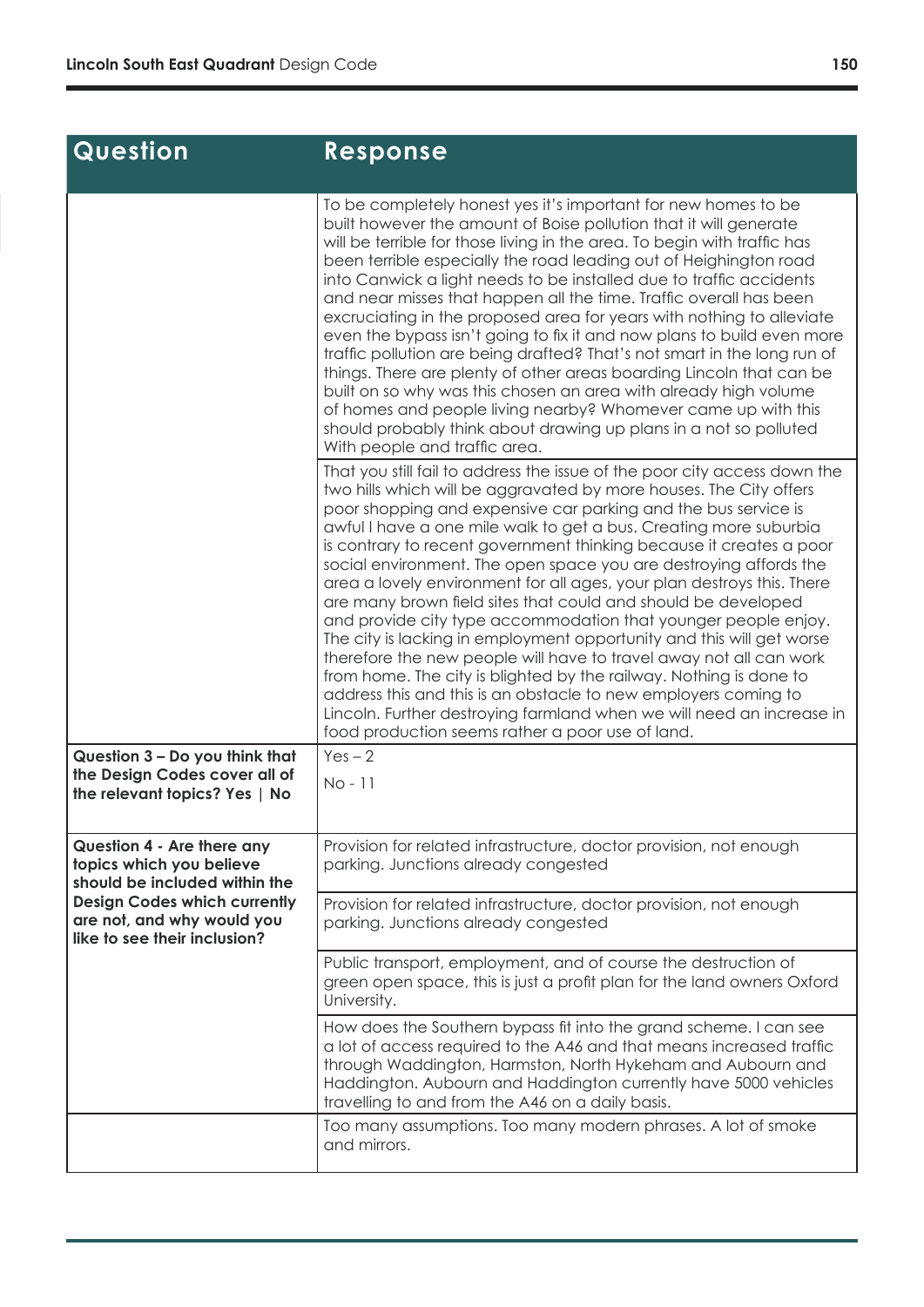## **Question Response**

|                                                                                | A voted upon agreement with the populace of Lincoln instead of a<br>council of few who think they are doing what's best for the populace.                                                                                                                                                                                                                                                                                                                                                                                                                                                                                                                                                                                                                                                                                                                                                                                                                                                                                                                                                                                                                                                                                                                                                                                                                                                                                                                                                                                                                                                                                                                                                                                                                                                                                                                                                                                                             |
|--------------------------------------------------------------------------------|-------------------------------------------------------------------------------------------------------------------------------------------------------------------------------------------------------------------------------------------------------------------------------------------------------------------------------------------------------------------------------------------------------------------------------------------------------------------------------------------------------------------------------------------------------------------------------------------------------------------------------------------------------------------------------------------------------------------------------------------------------------------------------------------------------------------------------------------------------------------------------------------------------------------------------------------------------------------------------------------------------------------------------------------------------------------------------------------------------------------------------------------------------------------------------------------------------------------------------------------------------------------------------------------------------------------------------------------------------------------------------------------------------------------------------------------------------------------------------------------------------------------------------------------------------------------------------------------------------------------------------------------------------------------------------------------------------------------------------------------------------------------------------------------------------------------------------------------------------------------------------------------------------------------------------------------------------|
|                                                                                | More information on roads and traffic management!                                                                                                                                                                                                                                                                                                                                                                                                                                                                                                                                                                                                                                                                                                                                                                                                                                                                                                                                                                                                                                                                                                                                                                                                                                                                                                                                                                                                                                                                                                                                                                                                                                                                                                                                                                                                                                                                                                     |
|                                                                                | How will the traffic flow be addresses? What are the long term plans<br>for flow to the A46 towards Newark. How might the quadrant promote<br>outdoor wellbeing and exercise?                                                                                                                                                                                                                                                                                                                                                                                                                                                                                                                                                                                                                                                                                                                                                                                                                                                                                                                                                                                                                                                                                                                                                                                                                                                                                                                                                                                                                                                                                                                                                                                                                                                                                                                                                                         |
|                                                                                | Health care provision - over 3600 new homes and no mention of<br>additional doctors surgeries/ health centre / dentist? Health care<br>provision is a vital part of the overall plan. If it is not considered at this<br>state it never will be.                                                                                                                                                                                                                                                                                                                                                                                                                                                                                                                                                                                                                                                                                                                                                                                                                                                                                                                                                                                                                                                                                                                                                                                                                                                                                                                                                                                                                                                                                                                                                                                                                                                                                                      |
|                                                                                | 1. A "sense of place" An overarching plan to underpin the<br>development of this area is to be welcomed, but by creating<br>separate character areas I wonder if enough thought has been<br>given to creating "a sense of place" for future residents. I suggest<br>that some research should be undertaken to highlight the historical,<br>geographic and natural legacy of this area which would contribute<br>to the new development being a "place", rather than a sprawl of<br>houses with accompanying infrastructure - however well-designed.<br>It should not be assumed that this area is simply a blank canvas of<br>green fields. However, respect has clearly been given to one historical<br>aspect in the plan since there is to be a green wedge between<br>south common and new development which is very much to be<br>welcomed. The existing public footpath that runs along the top of<br>South Common is historic as it marks the parish boundary with the<br>City of Lincoln so it would be a huge shame if this was altered in any<br>way. Archaeological evidence of Roman habitation was discovered<br>on the site of the International Bomber Command Centre and this<br>viewpoint was also the grouping point of Parliamentarian forces under<br>the Earl of Manchester during the Siege of Lincoln from 3 to 6 May<br>1644 just prior to the storming of Lincoln Castle. You may be interested<br>in a contemporary account of the siege by the earl's chaplain,<br>William Goode, survives: "We drew up our whole army in the face<br>of the city on the brow of the hill near Lanwick". Goode must have<br>meant Canwick, 2. A medical centre Further detail is needed on how<br>residents will access primary health care. 3. Places of religious worship<br>There is no reference as to how residents will access places of religious<br>worship. Have the local religious communities been specifically<br>consulted? |
| Question 5 - How do you feel                                                   | Strongly Agree $-0$                                                                                                                                                                                                                                                                                                                                                                                                                                                                                                                                                                                                                                                                                                                                                                                                                                                                                                                                                                                                                                                                                                                                                                                                                                                                                                                                                                                                                                                                                                                                                                                                                                                                                                                                                                                                                                                                                                                                   |
| about the following statement?                                                 | $Agree - 2$                                                                                                                                                                                                                                                                                                                                                                                                                                                                                                                                                                                                                                                                                                                                                                                                                                                                                                                                                                                                                                                                                                                                                                                                                                                                                                                                                                                                                                                                                                                                                                                                                                                                                                                                                                                                                                                                                                                                           |
| The parameters which have<br>been set out within the Design                    | Neutral $-5$                                                                                                                                                                                                                                                                                                                                                                                                                                                                                                                                                                                                                                                                                                                                                                                                                                                                                                                                                                                                                                                                                                                                                                                                                                                                                                                                                                                                                                                                                                                                                                                                                                                                                                                                                                                                                                                                                                                                          |
| Codes are clear and concise.                                                   | $Disagree - 4$                                                                                                                                                                                                                                                                                                                                                                                                                                                                                                                                                                                                                                                                                                                                                                                                                                                                                                                                                                                                                                                                                                                                                                                                                                                                                                                                                                                                                                                                                                                                                                                                                                                                                                                                                                                                                                                                                                                                        |
| - Strongly Agree   Agree  <br>Neutral   Disagree   Strongly<br><b>Disagree</b> | <b>Strongly Disagree - 2</b>                                                                                                                                                                                                                                                                                                                                                                                                                                                                                                                                                                                                                                                                                                                                                                                                                                                                                                                                                                                                                                                                                                                                                                                                                                                                                                                                                                                                                                                                                                                                                                                                                                                                                                                                                                                                                                                                                                                          |
|                                                                                |                                                                                                                                                                                                                                                                                                                                                                                                                                                                                                                                                                                                                                                                                                                                                                                                                                                                                                                                                                                                                                                                                                                                                                                                                                                                                                                                                                                                                                                                                                                                                                                                                                                                                                                                                                                                                                                                                                                                                       |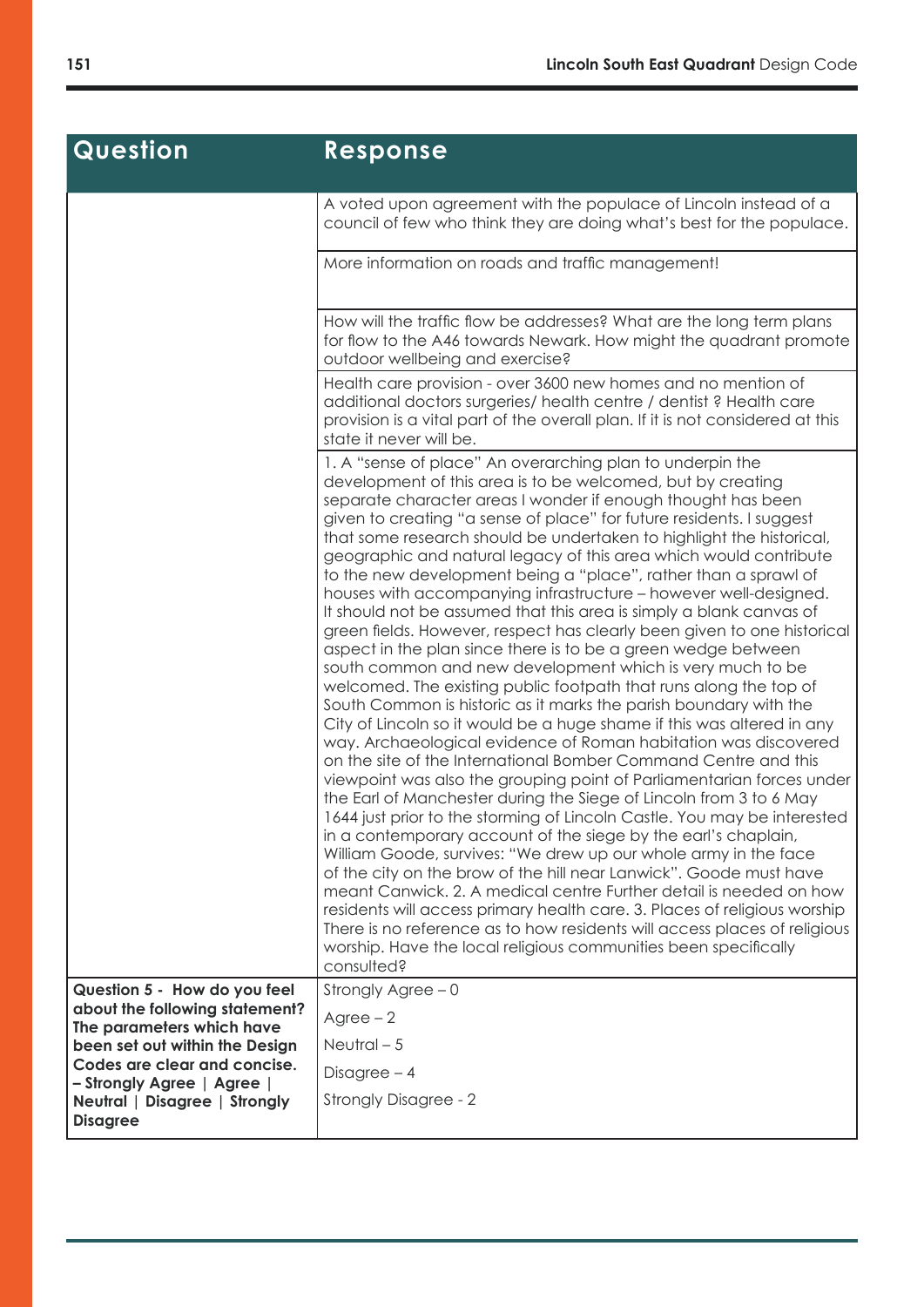| Question                                                                                                                                       | Response                                                                                                                                                                                                                                                                                                                                                                                                                                                                                                                                                                                                                                                                                                                                                                                                                                                                                                                                                                                                                                                    |
|------------------------------------------------------------------------------------------------------------------------------------------------|-------------------------------------------------------------------------------------------------------------------------------------------------------------------------------------------------------------------------------------------------------------------------------------------------------------------------------------------------------------------------------------------------------------------------------------------------------------------------------------------------------------------------------------------------------------------------------------------------------------------------------------------------------------------------------------------------------------------------------------------------------------------------------------------------------------------------------------------------------------------------------------------------------------------------------------------------------------------------------------------------------------------------------------------------------------|
| Question 6 - If any at all, which<br>aspects/topics within the<br>Design Codes would you like to<br>see explained further and more<br>clearly? | Divide overall map into smaller sections and use markers, to show<br>which plan/artist impression goes where.                                                                                                                                                                                                                                                                                                                                                                                                                                                                                                                                                                                                                                                                                                                                                                                                                                                                                                                                               |
|                                                                                                                                                | Transport, lack of access roads, to the city.                                                                                                                                                                                                                                                                                                                                                                                                                                                                                                                                                                                                                                                                                                                                                                                                                                                                                                                                                                                                               |
|                                                                                                                                                | All, for instance the requirement for the SEQ at all.                                                                                                                                                                                                                                                                                                                                                                                                                                                                                                                                                                                                                                                                                                                                                                                                                                                                                                                                                                                                       |
|                                                                                                                                                | A clearer map of the intended cycle paths throughout the area.<br>Pavements- is Canwick Avenue from BBH to Canwick going to have<br>pavements so that you can walk into Lincoln?                                                                                                                                                                                                                                                                                                                                                                                                                                                                                                                                                                                                                                                                                                                                                                                                                                                                            |
|                                                                                                                                                | 1. Sustainable construction I would like to see more detail about the<br>materials to be used and any rules on the use of roof mounted solar<br>panels. The harnessing of solar energy is possibly a preferred option,<br>but mounted post-construction, they are an eyesore. Can most hot<br>water for these homes be provided by solar energy incorporated at<br>the build stage within the roof tiles? 2. Housing needs of people with<br>access needs A care home has been incorporated, but what part<br>of the community is this aimed at? People require care for many<br>different needs - age related, physical or learning difficulties. More<br>detail would be welcomed to show this has been thought out. Also,<br>what about provision of housing that promotes independent living<br>for people with access (or other specialised) needs? I suggest more<br>specifications, for example, for single storey homes which eliminate<br>steps, have wide doorways, accessible kitchens and bathrooms,<br>without low-level electric sockets etc. |
| If you have anything else which<br>you would like to add, please<br>enter it in the box below and/or                                           | Information on line and posted too small to evaluate properly.<br>Doesn't feel like a consultation, more a presentation of what is<br>already decided                                                                                                                                                                                                                                                                                                                                                                                                                                                                                                                                                                                                                                                                                                                                                                                                                                                                                                       |
| by writing to the email or postal<br>address given no later than 9th<br>September.                                                             | I have a few questions 1. Why have they used the back streets of<br>Lincoln, Monks Road, Arboretum Avenue And Castle Hill (with photo<br>of public toilets!) as a desired model for a new village development?<br>2. A recent village consultation conducted for the emerging<br>Neighbourhood Plan showed that residents did not want buildings<br>over two storeys in height. Would the developers take note of local<br>people in this? 3. When is the summary of the design code workshop<br>held in March 2020 going to be available for the public? Did they<br>agree on this design code or were there some concerns expressed?<br>4. Will the new Planning for the Future White Paper be used going<br>forward with this plan and, if so, how will it affect it?<br>Have Parish Councils that may be affected by this been included in<br>consultations? As a Parish Councillor for Aubourn and Haddington I<br>have not seen anything of this until now.                                                                                           |
|                                                                                                                                                | I tried to email my comments, but the address was invalid even<br>though I copied and pasted it. The different one in the Sheepwash<br>Times did not work either.                                                                                                                                                                                                                                                                                                                                                                                                                                                                                                                                                                                                                                                                                                                                                                                                                                                                                           |